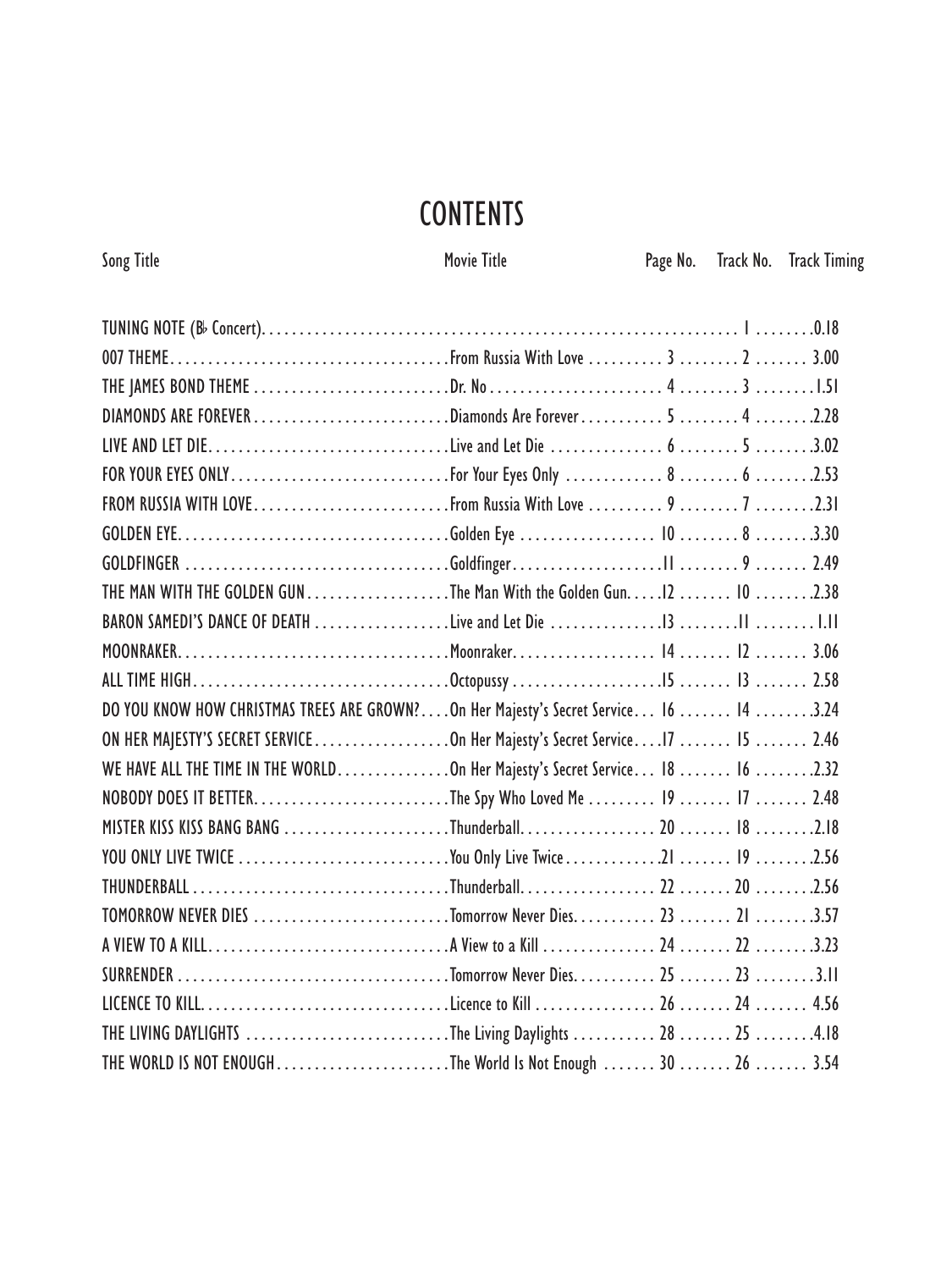**LIVE AND LET DIE** (From "Live and Let Die")

Words and Music by<br>PAUL McCARTNEY and<br>LINDA McCARTNEY















Live and Let Die - 2 - 1<br>IFM0032CD

© 1973 UNITED ARTISTS MUSIC LTD. and McCARTNEY MUSIC LTD.<br>All Rights Administered by EMI UNART CATALOG INC. (Publishing) and WARNER BROS. PUBLICATIONS U.S. INC. (Print) All Rights Reserved